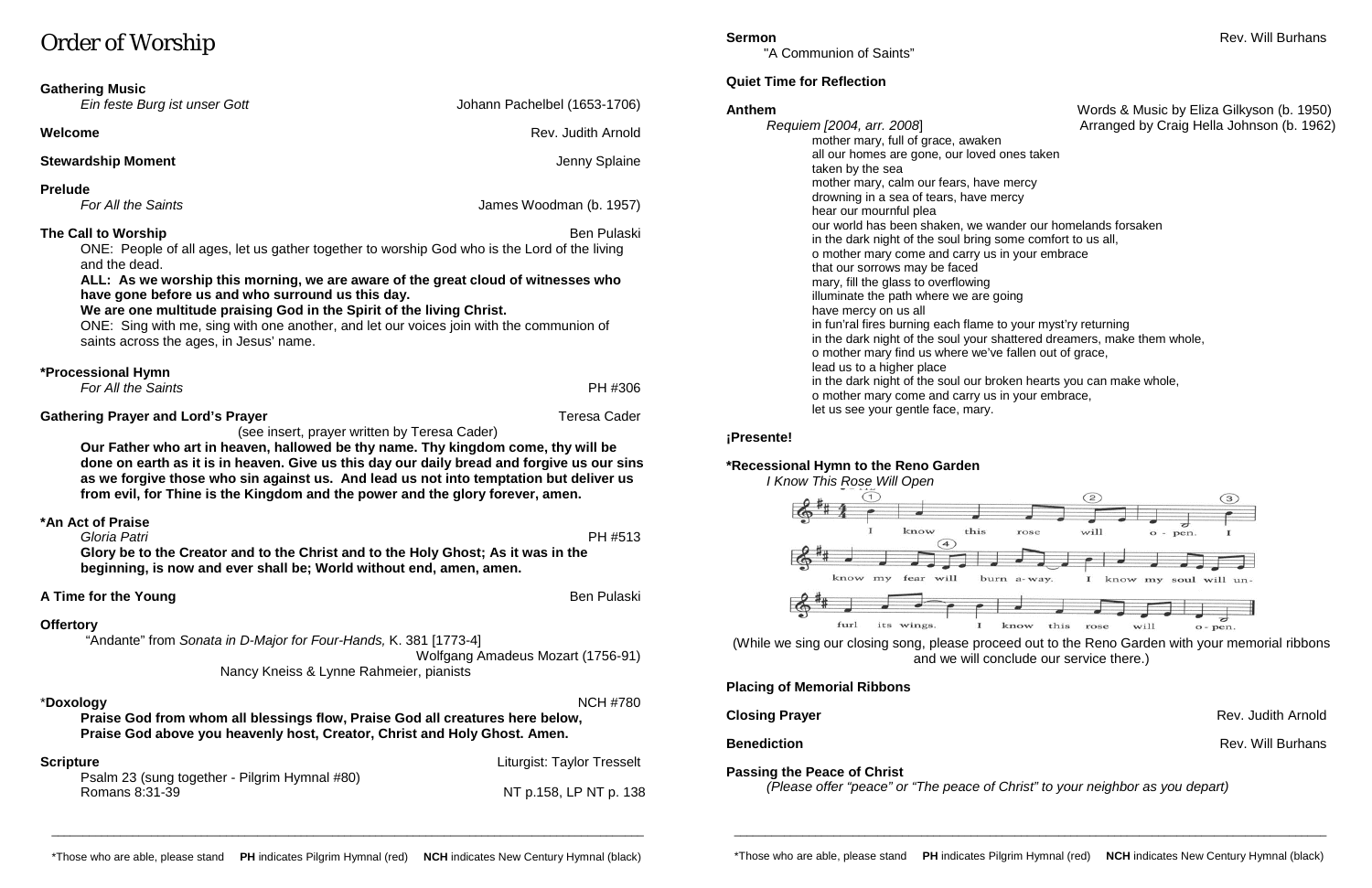# Today's Worship Service

### **Sanctuary Flowers**

Today's Chancel flowers are given to the glory of God, and in loving memory of our parents Warren, Mildred, Joe, and Marie, given by the Bernhardt-Puzzanghera family.

# Meet Our Church

**First Congregational Church in Winchester, UCC,** *An Open and Affirming Congregation* 21 Church Street, Winchester, MA 01890 781-729-9180 **www.fcc-winchester.org**

We are a Christ-centered, nurturing community: growing in faith, serving in love, welcoming all with joy.

The Congregation, Ministers To The World Rev. William Burhans, Lead Pastor Rev. Ms. Judith B. Arnold, Associate Pastor Ms. Kathleen Zagata, RN, MS, CS, Minister of Congregational Health & Wellness Ms. Jane Ring Frank, Minister of Music & Worship Arts Mr. Ben Pulaski, Minister of Faith Formation: Children & Youth Mr. Jeffrey Mead, Organist Mr. Bradley Ross, Sexton Mr. Tyler Campbell, Assistant Sexton Ms. Sarah Marino, Office Manager The Rev. Dr. Kenneth Orth, Pastoral Counselor (Affiliate)

## Welcome!

We are happy you have joined us today for worship. We hope that in the coming hour of quiet, song, prayer, sacred scripture, and communal gathering, you will awaken more fully to God's presence in your life and the world around us.

### **Restrooms**

Restrooms are located down the stairs as you first enter the front doors of the church.

### **Accessibility**

Listening devices are available in the back of the sanctuary for the hearing impaired. An after-worship coffee hour is held in Chidley Hall on the bottom floor of the church building. An elevator is located out the doors to the right of the front chancel area and down the hall. Please ask a greeter if you need assistance.

### **Childcare**

Children are always welcome in the sanctuary! We appreciate the sounds of little ones among us. If you'd prefer, there is a professionally staffed nursery on the floor beneath the sanctuary. Ask a greeter if you need help finding it.

### **Family Room**

There is also a comfortable room with sofas, chairs, carpet and an audio link to the service for when you need more room to attend to your family. It is located just outside the doors to the right of the front chancel area.

### **Children (Stepping Stones) and Youth Church School**

Classes for children and youth in pre-k through 12th grade are taught during worship. Families begin the worship service together in the sanctuary. Children are then invited to join us at the front (if they are comfortable) for the Time for the Young. Afterwards, the children and youth are led to their classrooms by their teachers.

#### **Get connected!**

Please tell us about yourself and/or request a prayer by filling out a Welcome/Prayer Request Card found in each pew and place it in the offering plate when it passes. We look forward to getting to know you at Coffee Hour, held downstairs immediately following the service. You can also learn more about our community through our website and Facebook page: **www.fcc-winchester.org facebook.com/fccwucc**

**Text FCCW to 22828 to join our email list**

## **October 30, 2016**

The Thirtieth-First Sunday in Ordinary Time 10:00 Worship Service